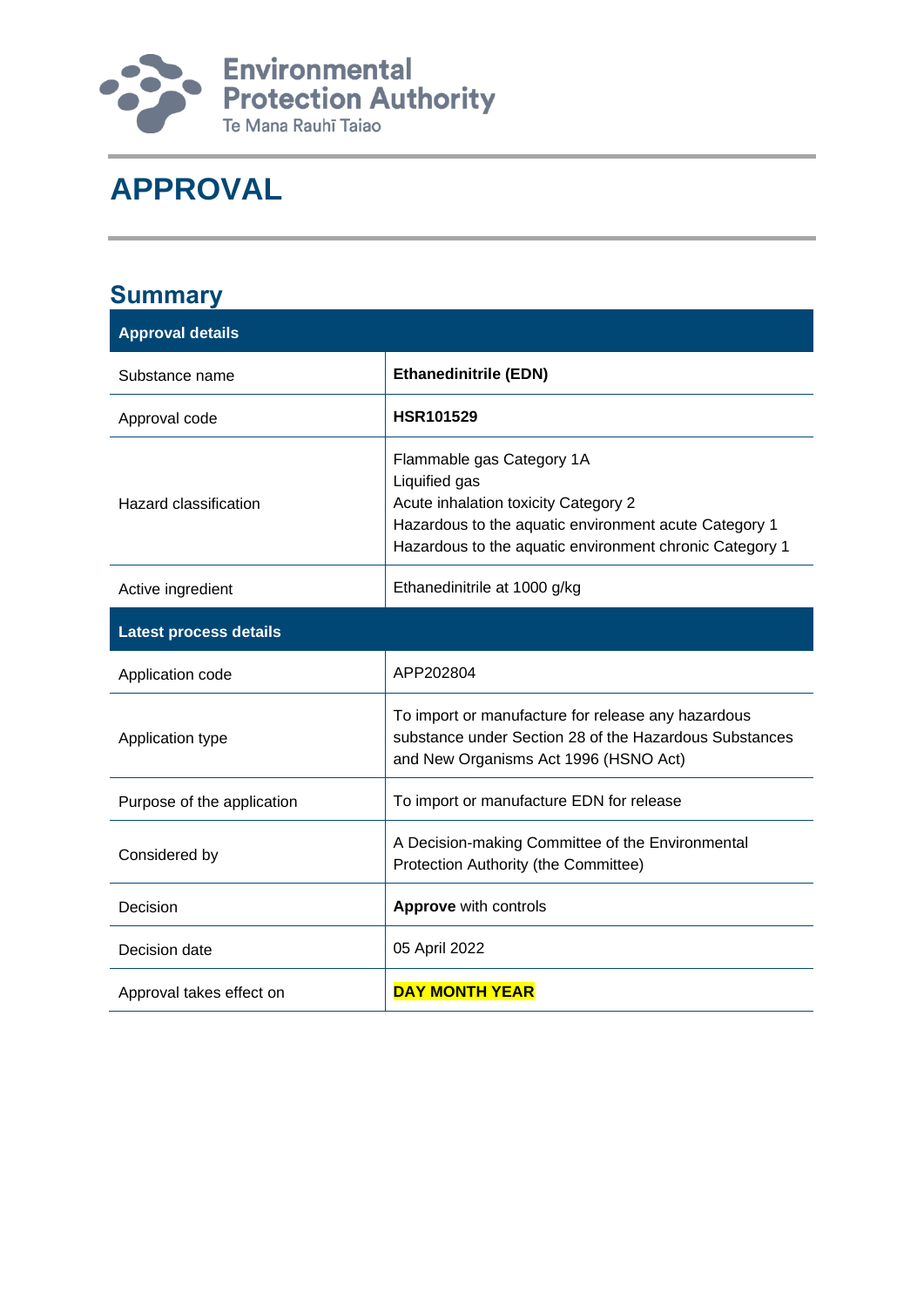### **Decision**

- 1. The Committee, in accordance with section 29 of the HSNO Act, and taking into account the relevant matters in Part 2 of the HSNO Act, considered the application to import or manufacture EDN for release.
- 2. For the reasons set out in the decision dated 05 April 2022, the Committee approved the application for this substance. The approval takes effect on DAY MONTH YEAR.
- 3. The GHS classification as listed in the summary table above, and the controls set out in Appendix A apply to this substance.

| Signed by: Dr John Taylor                                                                   | Date: DAY MONTH YEAR |
|---------------------------------------------------------------------------------------------|----------------------|
| <b>Chair, Decision-making Committee of the</b><br><b>Environmental Protection Authority</b> |                      |

L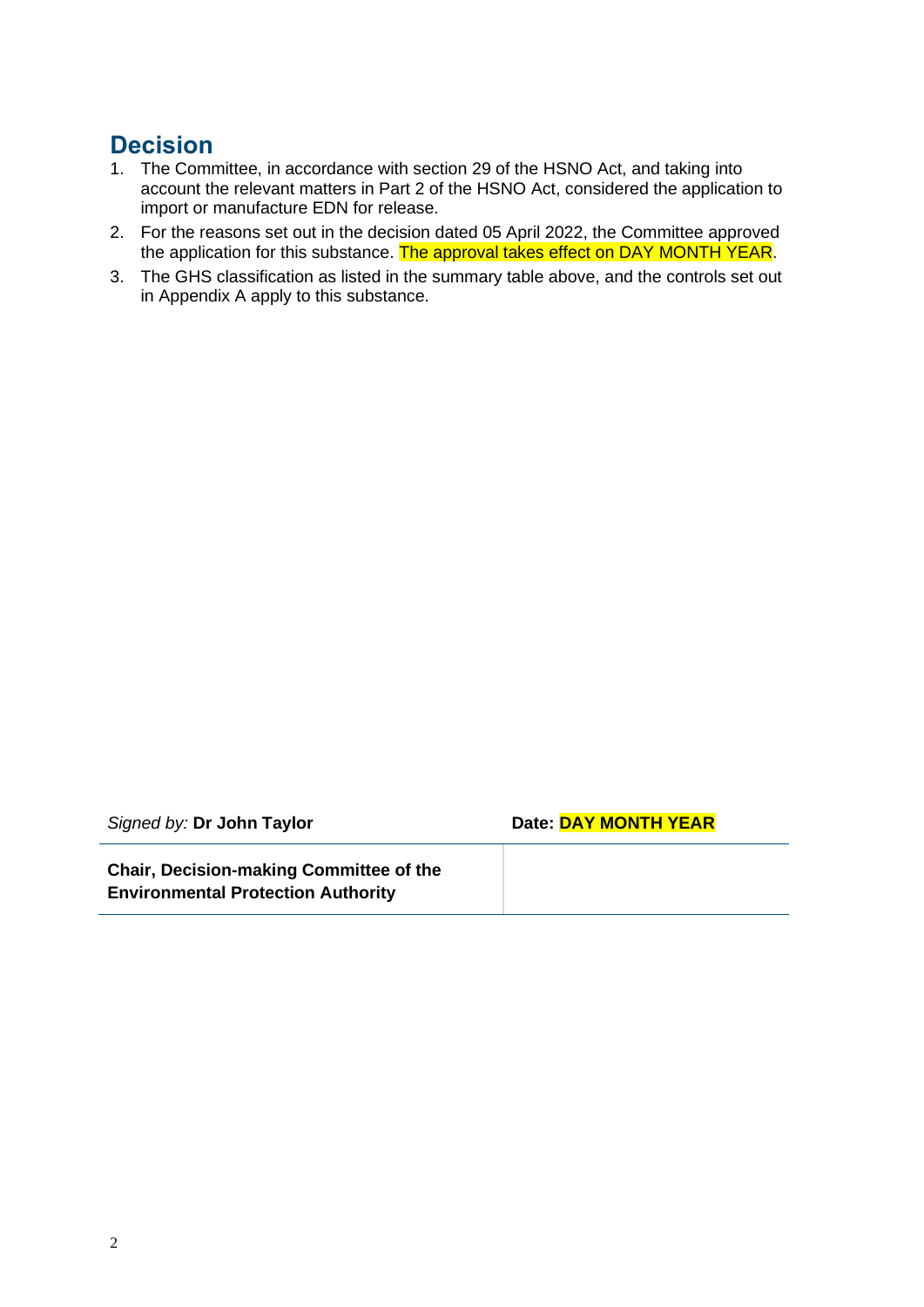## **Appendix A: Controls applying to HSR101529**

| <b>Control</b><br>code | <b>Regulation</b>                                             | <b>Control description</b>                                                                     |  |
|------------------------|---------------------------------------------------------------|------------------------------------------------------------------------------------------------|--|
| LAB                    | EPA Labelling Notice 2017                                     | Requirements for labelling of hazardous substances                                             |  |
| <b>PKG</b>             | EPA Packaging Notice 2017                                     | Requirements for packaging of hazardous substances                                             |  |
| <b>SDS</b>             | <b>EPA Safety Data Sheet Notice</b><br>2017                   | Requirements for safety data sheets for hazardous<br>substances                                |  |
| <b>DIS</b>             | EPA Disposal Notice 2017                                      | Requirements for disposal of hazardous substances                                              |  |
| HPC-1                  | <b>EPA Hazardous Property</b><br>Controls Notice 2017 Part 1  | <b>Hazardous Property Controls preliminary provisions</b>                                      |  |
| $HPC-2$                | <b>EPA Hazardous Property</b><br>Controls Notice 2017 Part 2  | Certain substances restricted to workplaces only                                               |  |
| $HPC-3$                | <b>EPA Hazardous Property</b><br>Controls Notice 2017 Part 3  | Hazardous substances in a place other than a<br>workplace                                      |  |
| HPC-4A                 | <b>EPA Hazardous Property</b><br>Controls Notice 2017 Part 4A | Site and storage controls for substances that are<br>hazardous to the environment              |  |
| HPC-4B                 | <b>EPA Hazardous Property</b><br>Controls Notice 2017 Part 4B | Use of substances that are hazardous to the<br>environment                                     |  |
| HPC-4C                 | <b>EPA Hazardous Property</b><br>Controls Notice 2017 Part 4C | Qualifications required for application of substances<br>that are hazardous to the environment |  |

### **Hazardous substances and new organisms (HSNO) default controls**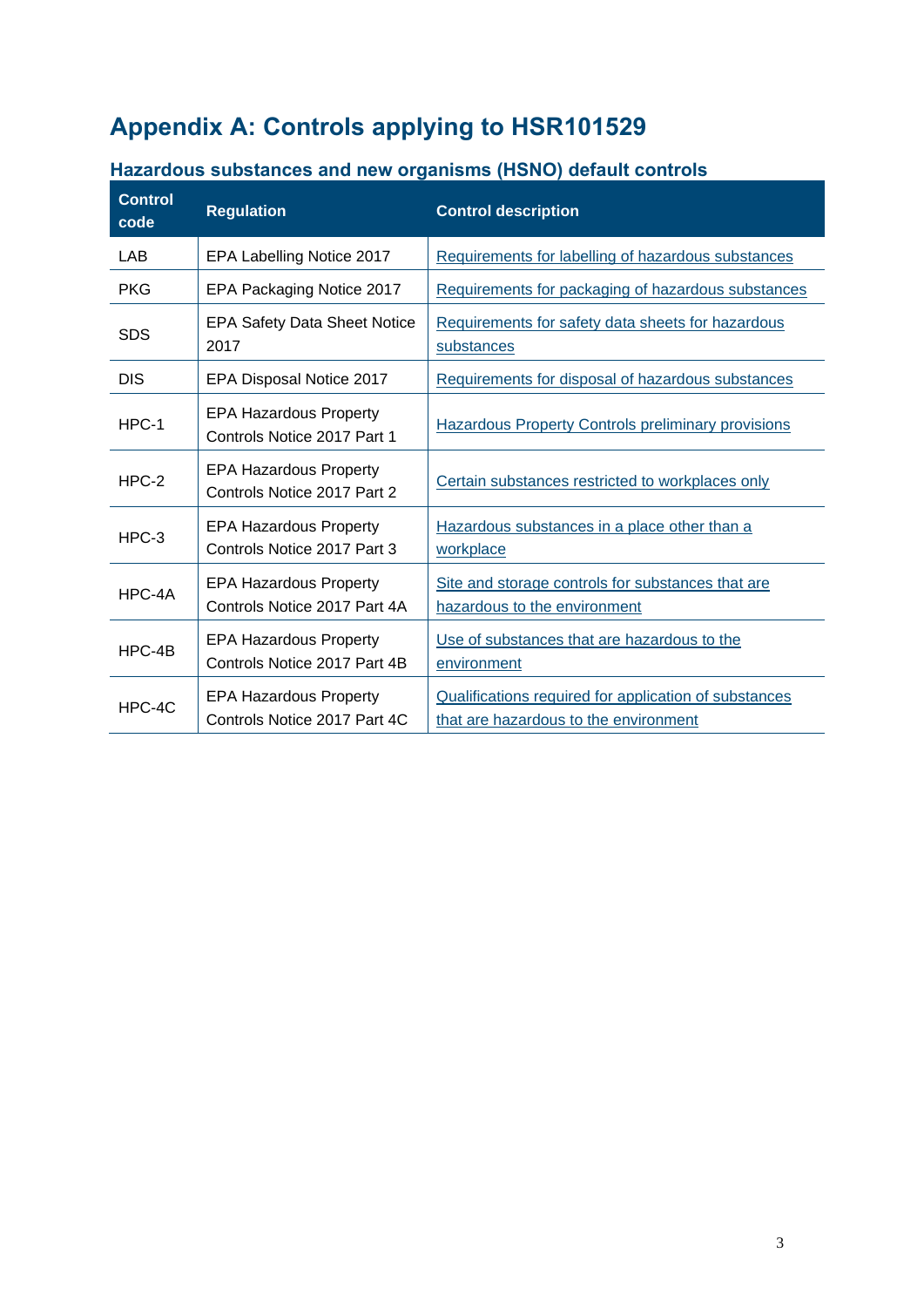#### **HSNO additional controls and modifications to controls**

#### **Definitions**

For the purpose of this approval—

#### **Enclosed space** means:

- (a) the space under a sheet;
- (b) a shipping container.

**Exposure level** means the concentration of EDN in the air recorded at the monitoring location.

**PCBU** has the meaning defined in section 17 of the Health and Safety at Work Act 2015.

**Sheet** means a heavy-duty cover that—

- (a) has a low mass transfer coefficient for EDN; and
- (b) is waterproof and impenetrable.

**Ventilate** means the intentional release of EDN into the atmosphere following fumigation, and **ventilation** has a corresponding meaning

| Code                              | <b>HSNO Act</b>                                          | <b>Control</b>                                                                                                                                                                                                                                                                 |  |
|-----------------------------------|----------------------------------------------------------|--------------------------------------------------------------------------------------------------------------------------------------------------------------------------------------------------------------------------------------------------------------------------------|--|
| Application rate                  | Section 77A                                              | The maximum application rate of this substance is 120 g of<br>substance/ $m^3$ .                                                                                                                                                                                               |  |
| Use restriction                   | Section 77A                                              | This substance must only be used as a fumigant for logs or<br>timber for export under a sheet or in a shipping container.                                                                                                                                                      |  |
| Label                             | Section 77<br>Variation to<br>Labelling<br><b>Notice</b> | The substance label must include the following statements, or<br>words to the same effect:<br>This substance must only be used as a fumigant for logs or<br>timber for export under a sheet or in a shipping container.<br>The application rate must be included on the label. |  |
| Max impurity                      | Section 77A                                              | The following limit is set for the toxicologically relevant impurity<br>in the active ingredient, ethanedinitrile, used to manufacture<br>this substance:<br>Hydrogen cyanide: 1% v/v maximum                                                                                  |  |
| Tolerable exposure<br>limit (TEL) | Section 77B                                              | The Tolerable Exposure Limit (TEL) set for ethanedinitrile is<br>0.034 ppm as a 24-hour average.                                                                                                                                                                               |  |
| Wind speed                        | Section 77A                                              | A PCBU with management or control of fumigation of logs or<br>timber using EDN must ensure that ventilation of any<br>fumigation only occurs when a minimum wind speed of 2 m/s is<br>measured at the site of fumigation in the 10 minutes prior to<br>ventilation.            |  |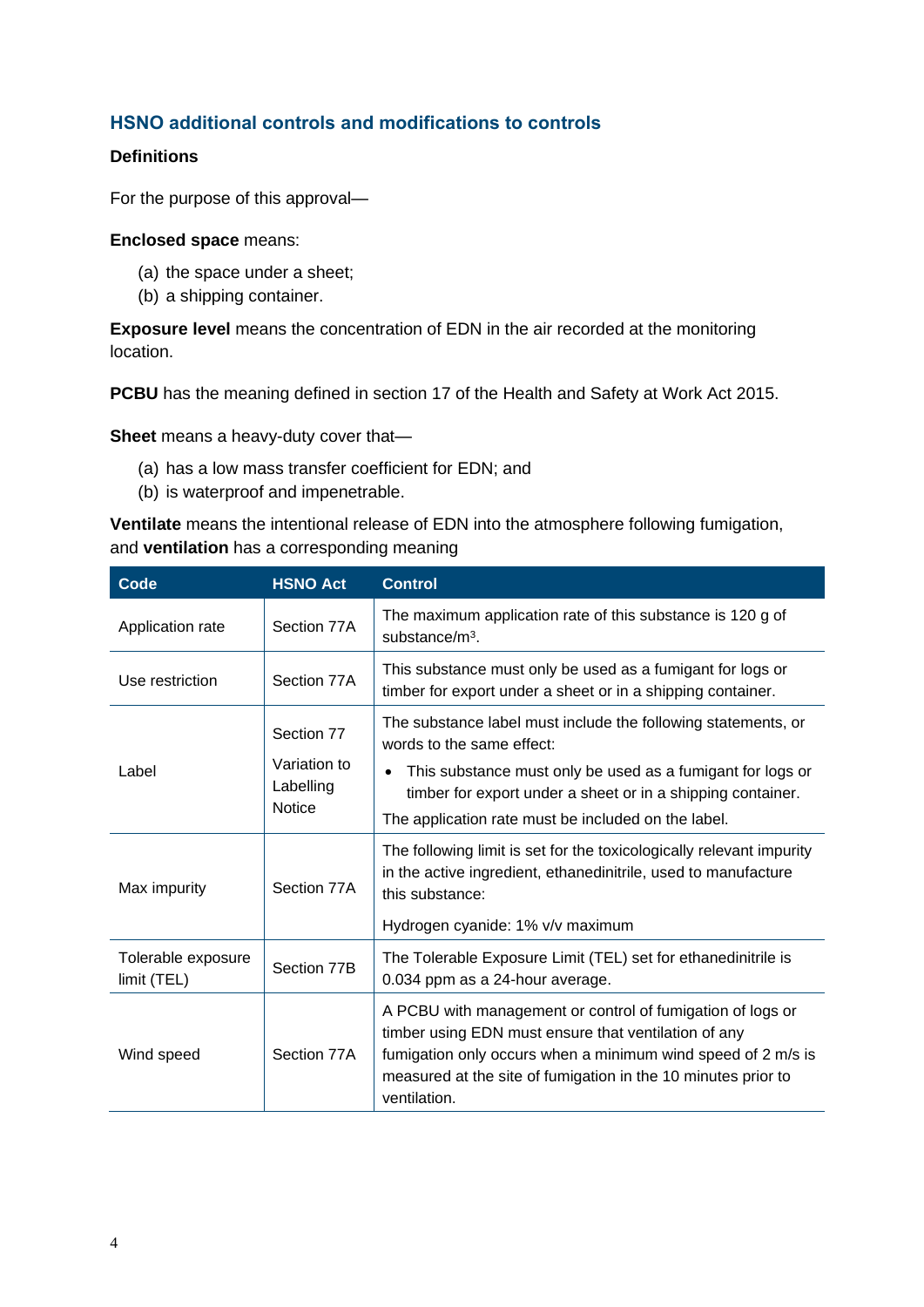| Code                              | <b>HSNO Act</b> | <b>Control</b>                                                                                                                                                                                                                                                                                                                                                                                                          |  |
|-----------------------------------|-----------------|-------------------------------------------------------------------------------------------------------------------------------------------------------------------------------------------------------------------------------------------------------------------------------------------------------------------------------------------------------------------------------------------------------------------------|--|
| Notification of<br>fumigation     | Section 77A     | A PCBU with management or control of fumigation of logs<br>1.<br>or timber using EDN must notify the PCBU's intention to<br>carry out a fumigation to the relevant local authority.                                                                                                                                                                                                                                     |  |
|                                   |                 | The PCBU must ensure that the notification referred to in<br>2.<br>subclause (1) is made not less than 24 hours before the<br>start of the fumigation event.                                                                                                                                                                                                                                                            |  |
|                                   |                 | A PCBU with management or control of fumigation of logs or<br>timber using EDN must-                                                                                                                                                                                                                                                                                                                                    |  |
| Notification of TEL<br>exceedance | Section 77A     | notify the relevant local authority as soon as<br>a.<br>practicable and within 24 hours if the exposure level<br>exceeds the TEL value for EDN; and<br>include in the notification-<br>b.<br>the source of that exceedance; and<br>i.<br>the exposure value(s) that exceed the TEL value:<br>ii.<br>and<br>the individual monitoring values that were used to<br>iii.<br>generate each relevant 24-hour exposure level. |  |
| Annual reporting                  | Section 77A     | A PCBU with management or control of fumigation of logs or<br>timber using EDN in the preceding calendar year must provide<br>a copy of the annual report provided to WorkSafe under the<br>Requirements for Specified Fumigants Amendment SWI to the<br>Environmental Protection Authority by 31 March each year.                                                                                                      |  |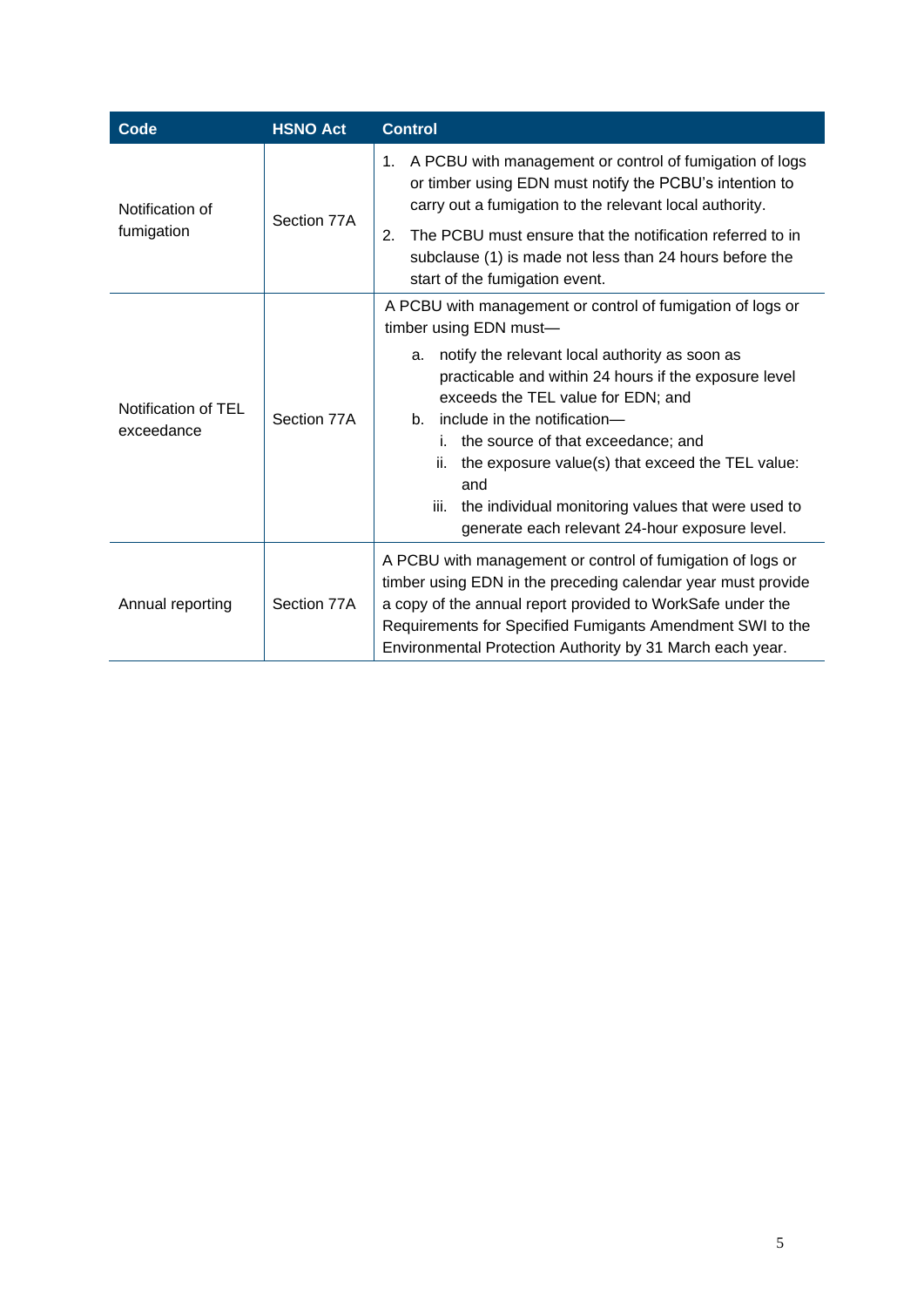#### **Health and safety at work (HSW) requirements**

Advisory Note: These requirements are not set for the substance but apply in their own right under the HSW (Hazardous Substances) Regulations 2017 according to the classification of the substance. They are listed here for information purposes only.

| <b>Control</b><br>code | <b>Regulation</b> | <b>Control description</b>                                                                   |
|------------------------|-------------------|----------------------------------------------------------------------------------------------|
| HSW1                   | Part 1            | <b>Application</b>                                                                           |
| HSW <sub>2</sub>       | Part 2            | Labelling, signage, safety data sheets, and packaging                                        |
| HSW <sub>3</sub>       | Part 3            | General duties relating to risk management                                                   |
| HSW4                   | Part 4            | Certified handlers and supervision and training of workers                                   |
| HSW <sub>5</sub>       | Part 5            | <b>Emergency management</b>                                                                  |
| HSW <sub>8</sub>       | Part 8            | Controls applying to all class 1 to 5 substances                                             |
| HSW <sub>10</sub>      | Part 10           | Class 2, 3, and 4 substances                                                                 |
| <b>HSW11</b>           | Part 11           | Controls relating to adverse effects of unintended ignition of class 2<br>and 3.1 substances |
| HSW <sub>13</sub>      | Part 13           | Class 6 and 8 substances                                                                     |
| <b>HSW14</b>           | Part 14           | <b>Fumigants</b>                                                                             |
| HSW15                  | Part 15           | Gases under pressure                                                                         |
| <b>HSW16</b>           | Part 16           | Tank wagons and transportable containers                                                     |
| HSW17                  | Part 17           | <b>Stationary container systems</b>                                                          |
| HSW19                  | Part 19           | <b>Tracking hazardous substances</b>                                                         |

Additional requirements for the substance are set through safe work instrument(s) (SWIs), a form of legislation that supports or complements health and safety regulations. SWIs specific to EDN are listed below.

- Health and Safety at Work (Hazardous Substances—Requirements for Specified Fumigants) Safe Work Instrument 2017 as amended by the Health and Safety at Work (Hazardous Substances—Requirements for Specified Fumigants) Amendment Safe Work Instrument (DAY MONTH YEAR).
- Health and Safety at Work (General Risk and Workplace Management—Exposure and Health Monitoring Requirements for Ethanedinitrile) Safe Work Instrument (DAY MONTH YEAR).